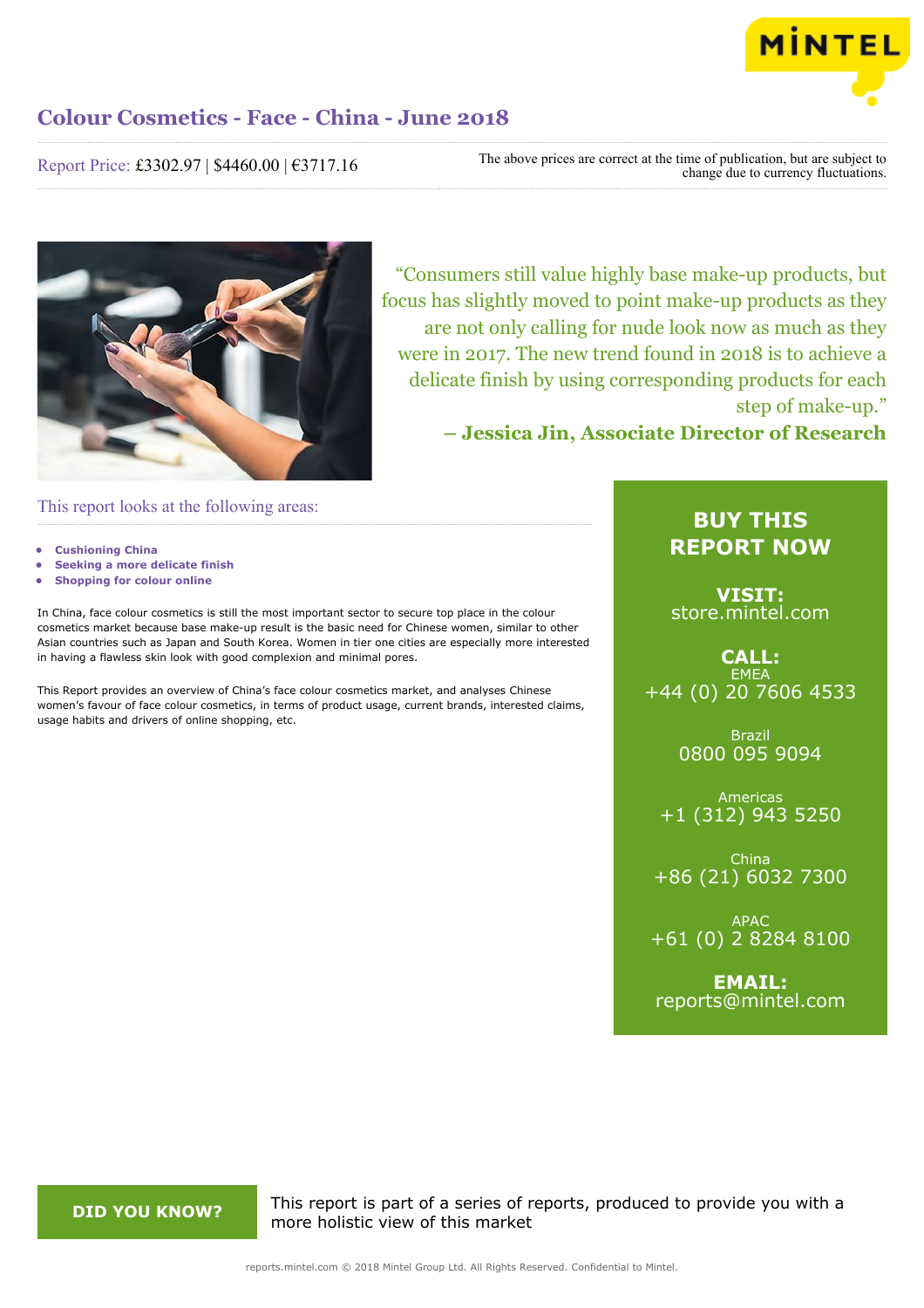

Report Price: £3302.97 | \$4460.00 | €3717.16

The above prices are correct at the time of publication, but are subject to change due to currency fluctuations.

## **Table of Contents**

**Overview**

## What you need to know Covered in this Report Excluded Subgroup definitions (by Monthly Personal Income) The market Figure 1: Best- and worst-case forecast of total value sales of face colour cosmetics market, China, 2013-23 Companies and brands Figure 2: Market share of top 10 face colour cosmetics companies, China, 2016 and 2017 The consumer Point make-up getting more attention Figure 3: Time and money spent on make-up, February 2018 Cushion products have the highest penetration Figure 4: Face colour cosmetics used in the last six months, February 2018 Big brands – Start late, but bright prospective Figure 5: Top brands of cushion BB/CC cream using now (over 1% mention), February 2018 Moisturising is appealing most, similar to that of skincare products Figure 6: Interested claims in base make-up products, February 2018 Nude look is no longer a key word in 2018 Figure 7: Preference of make-up style, 2017 vs 2018 Wider range of product offering motivates online shopping most Figure 8: Online shopping drivers, February 2018 What we think Cushioning China The facts The implications **Executive Summary Issues and Insights**

Figure 9: Examples of new premium cushion products, Germany and South Korea, 2018

#### Seeking a more delicate finish

#### The facts

#### The implications

Figure 10: Clinique BIY Blend It Yourself Pigment Drops, UK, 2017

Figure 11: Clarisonic foundation brush, China

#### Shopping for colour online

#### The facts

The implications

# BUY THIS REPORT NOW

**VISIT:** [store.mintel.com](http://reports.mintel.com//display/store/861195/) **CALL:** EMEA +44 (0) 20 7606 4533 | Brazil 0800 095 9094 Americas +1 (312) 943 5250 | China +86 (21) 6032 7300 APAC +61 (0) 2 8284 8100 **EMAIL:** [reports@mintel.com](mailto:reports@mintel.com)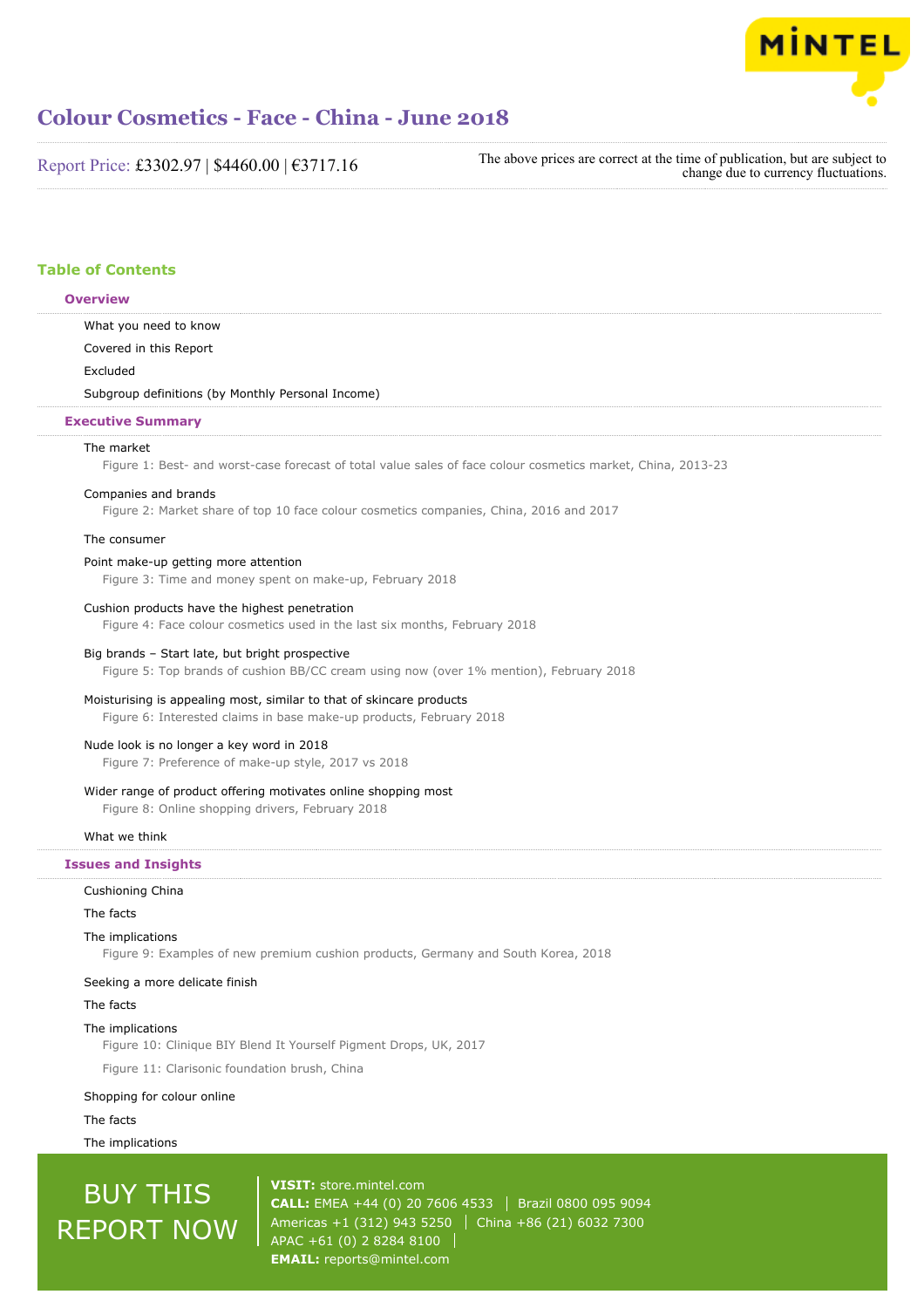

| Report Price: £3302.97   \$4460.00   €3717.16                                                                                                                                                      | The above prices are correct at the time of publication, but are subject to<br>change due to currency fluctuations. |
|----------------------------------------------------------------------------------------------------------------------------------------------------------------------------------------------------|---------------------------------------------------------------------------------------------------------------------|
| Figure 12: Pinterest search filter by skin tones, 2018                                                                                                                                             |                                                                                                                     |
| The Market - What You Need to Know                                                                                                                                                                 |                                                                                                                     |
| Still on rise, but challenge from point make-up                                                                                                                                                    |                                                                                                                     |
| Foundation dominates while blusher has great potential                                                                                                                                             |                                                                                                                     |
| <b>Market Size and Forecast</b>                                                                                                                                                                    |                                                                                                                     |
| Face make-ups occupy the largest share, but lip make-ups lead the market growth<br>Figure 13: Sales value and annual value growth rate of colour cosmetics market, by sub-category, China, 2016-17 |                                                                                                                     |
| Expecting moderate growing pace in the next five years<br>Figure 14: Best- and worst-case forecast of total value sales of face colour cosmetics market, China, 2013-23                            |                                                                                                                     |
| <b>Market Factors</b>                                                                                                                                                                              |                                                                                                                     |
| Appreciation of nude look still drives category growth                                                                                                                                             |                                                                                                                     |
| Point make-up gradually took the spotlight from base make-up                                                                                                                                       |                                                                                                                     |
| Colour make-up is the next trend after cushion                                                                                                                                                     |                                                                                                                     |
| Korean brands stimulate face make-up, but influences getting weaker                                                                                                                                |                                                                                                                     |
| <b>Market Segmentation</b>                                                                                                                                                                         |                                                                                                                     |
| Foundation contributes most and obtained further growth in 2017<br>Figure 15: Segment share of face colour cosmetics market, China, 2016 and 2017                                                  |                                                                                                                     |
| Blusher is small but achieved the greatest momentum                                                                                                                                                |                                                                                                                     |
| Figure 16: Sales value and growth rate of face colour cosmetics market, by segment, China, 2016-17                                                                                                 |                                                                                                                     |
| Key Players - What You Need to Know                                                                                                                                                                |                                                                                                                     |
| Stronger upward trend of local brands                                                                                                                                                              |                                                                                                                     |
| More premium brands launch cushion foundation                                                                                                                                                      |                                                                                                                     |
| More innovative ideas are launched overseas                                                                                                                                                        |                                                                                                                     |

#### **Market Share**

#### Local brands spur the mass face colour cosmetics market

Figure 17: Market share of top 10 face colour cosmetics companies, China, 2016 and 2017

#### Local brands appeal to niche needs

#### Carslan

Figure 18: Carslan CC Perfect Cushion upgrade, China, 2017

Figure 19: Carslan concealer products, China, 2017

#### Marie Dalgar

Figure 20: Marie Dalgar new launches of face colour cosmetics, China, 2018

Figure 21: Marie Dalgar Kick It Off Primer, China, 2017

#### Western brands strengthen base make-up technologies

Figure 22: Giorgio Armani Power Fabric liquid foundation, China, 2018

Figure 23: Yves Saint Laurent Fusion Ink compact foundation, China, 2017

### **Competitive Strategies**

# BUY THIS REPORT NOW

**VISIT:** [store.mintel.com](http://reports.mintel.com//display/store/861195/) **CALL:** EMEA +44 (0) 20 7606 4533 | Brazil 0800 095 9094 Americas +1 (312) 943 5250 | China +86 (21) 6032 7300 APAC +61 (0) 2 8284 8100 **EMAIL:** [reports@mintel.com](mailto:reports@mintel.com)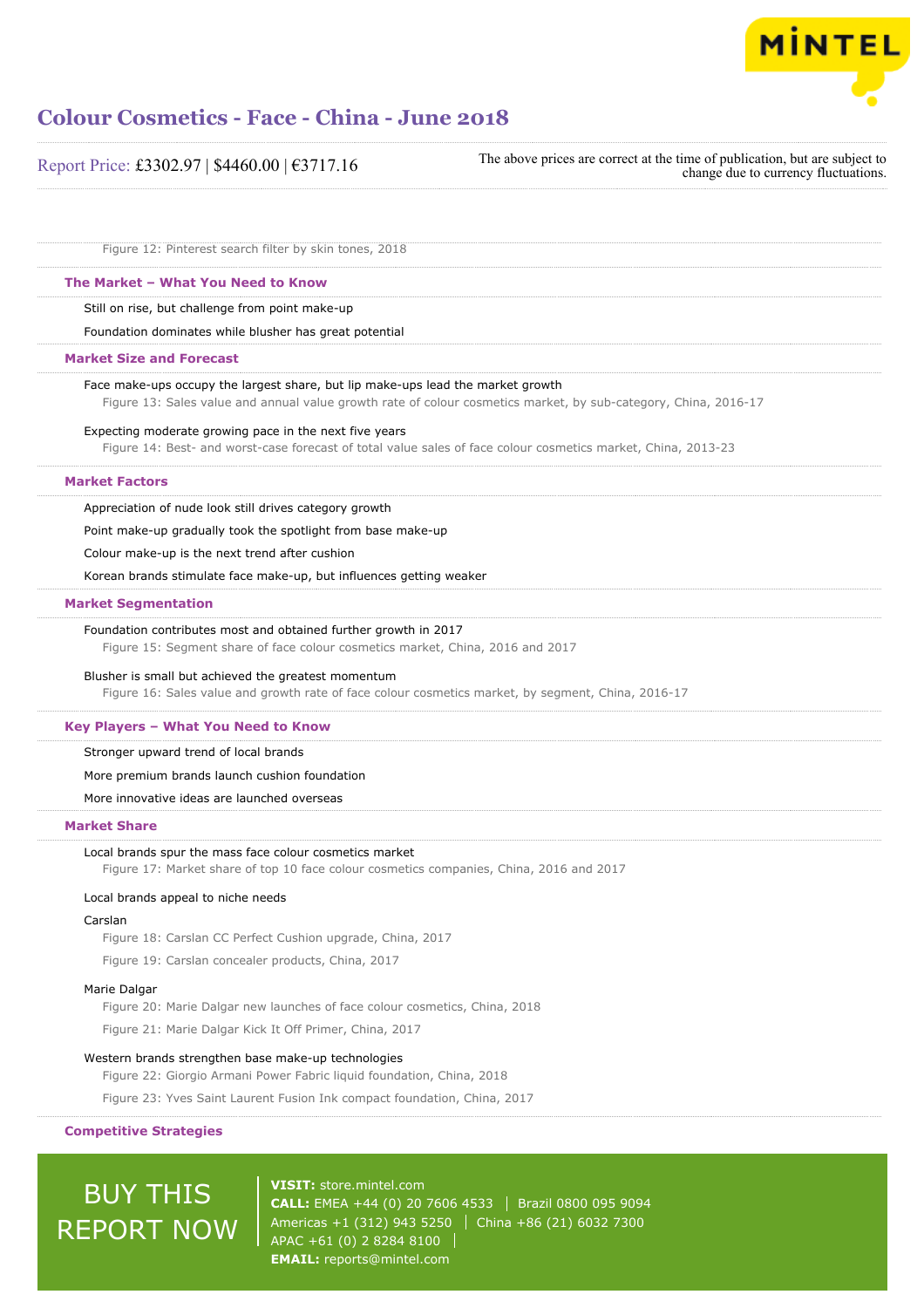

### Report Price: £3302.97 | \$4460.00 | €3717.16

The above prices are correct at the time of publication, but are subject to change due to currency fluctuations.

Prestige brands join cushion foundation launch trend

Figure 24: New launches of cushion foundation of prestige brands, Asia, 2017-18

#### Enhancing convenience of purchase

Figure 25: Marie Dalgar and Carslan lipstick vending machine, China, 2017

#### **Who's Innovating?**

#### Face powder loses its share while concealer is on rise in China

Figure 26: New launches of face colour cosmetics, by product type, China, 2016 and 2017

## Proportion of foundation innovations is relatively lower in China than other countries Figure 27: New launches of face colour cosmetics, by product type, China, South Korea, Japan, UK and US, 2017

#### China falls behind Japan and Korea in claiming UV protection

Figure 28: Top selected claims in new launches of foundation/fluid illuminator, China, South Korea, Japan, UK and US, 2017

#### Noteworthy innovations in China

#### Foundation infused with natural ingredients

Figure 29: Examples of foundation with natural ingredients, China, 2018

#### Blusher with pressed petal image

Figure 30: Examples of new blushers with petal image, China, 2017 and 201

#### Noteworthy innovations outside China

#### Cushion for sensitive skin

Figure 31: Examples of new cushion suitable for sensitive skin, South Korea, 2017 and 2018

#### Photo-friendly, suitable for selfie lovers

Figure 32: Examples of new products delivering photo-ready finish, Indonesia and US, 2018

#### Anti-pollution becomes a must-have in primer

Figure 33: Examples of new primer with anti-pollution claims, France and US, 2017 and 2018

#### New formats of mature products

Figure 34: Examples of new formats, Netherlands and UK, 2018

#### Similar to the China market, superfood brings inspiration worldwide

Figure 35: Examples of foundations with food, UK and Germany, 2018

#### **The Consumer – What You Need to Know**

Young girls like to spend time on researching make-up trends

Cushion BB/CC cream is appealing most

Lancôme and Maybelline are most mentioned cushion brands in use

Women in tier one cities call for more delicate finish

Attention switching from base to point make-up products

Consumers aged 25-49 still prefer offline shopping for colour cosmetics

#### **Time and Money Spent on Make-up**

People involved more with make-up than last year

Figure 36: Involvement with make-up, February 2018

Younger women are enjoying make-up topics most

# BUY THIS REPORT NOW

**VISIT:** [store.mintel.com](http://reports.mintel.com//display/store/861195/) **CALL:** EMEA +44 (0) 20 7606 4533 Brazil 0800 095 9094 Americas +1 (312) 943 5250 | China +86 (21) 6032 7300 APAC +61 (0) 2 8284 8100 **EMAIL:** [reports@mintel.com](mailto:reports@mintel.com)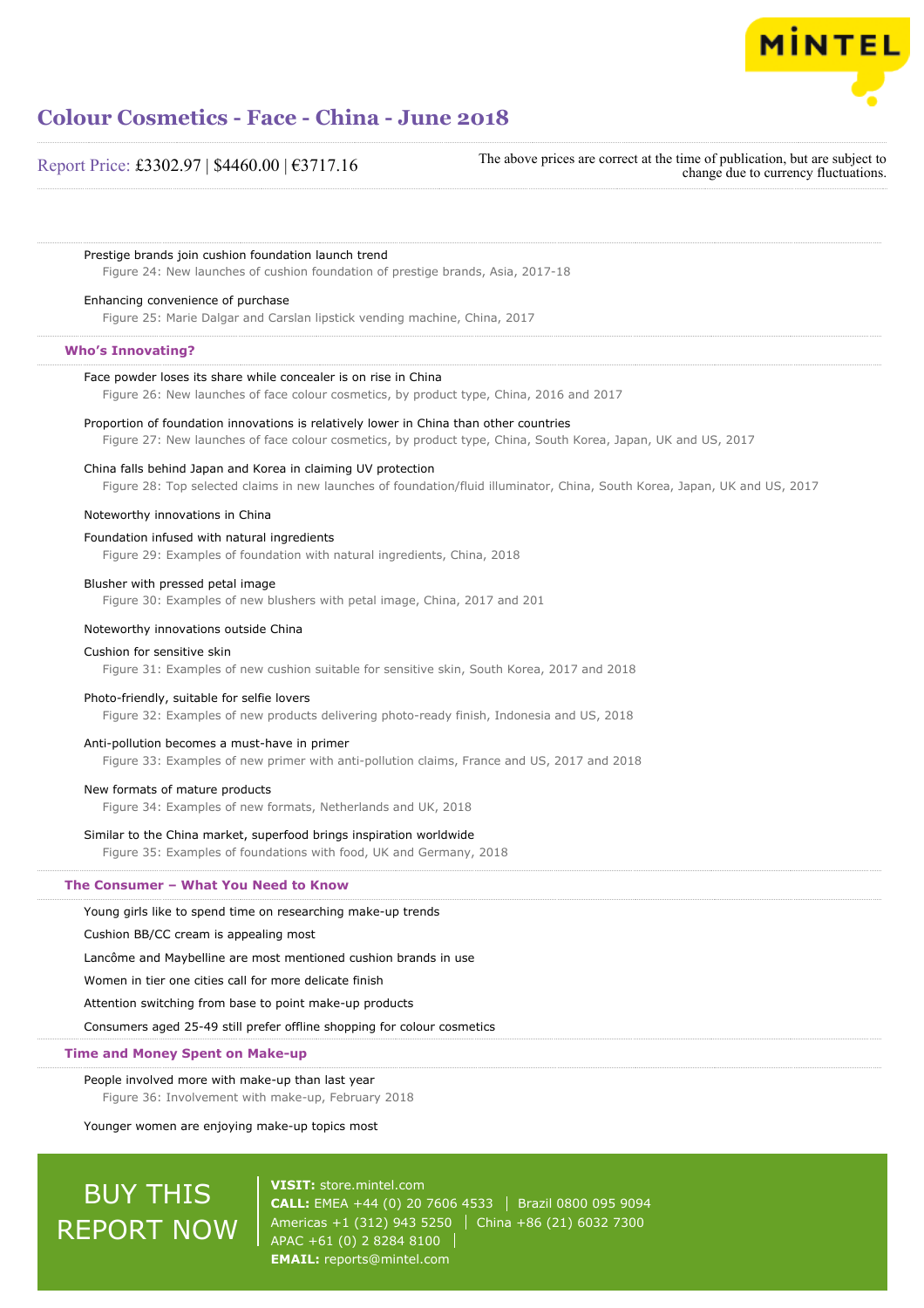

| Report Price: £3302.97   \$4460.00   €3717.16 |  |  |  |  |
|-----------------------------------------------|--|--|--|--|
|-----------------------------------------------|--|--|--|--|

The above prices are correct at the time of publication, but are subject to change due to currency fluctuations.

Figure 37: Involvement with make-up, by age, February 2018

Attention to point make-up slightly over base make-up

Figure 38: Time and money spent on make-up, February 2018

#### Being more prudent after age 30

Figure 39: More time and money spent on make-up, by age, February 2018

Similar proportion of consumers spend more time on re-applying than applying before going out

Figure 40: Time spent on applying make-up, February 2018

#### **Product Usage**

Cushion BB/CC cream exceeds liquid/cream foundation Figure 41: Face colour cosmetics used in the last six months, February 2018

#### Increasing appeal of cushion to younger women

#### 20-29s use more types of products than over-30s

Figure 42: Face colour cosmetics used in the last six months, by age, February 2018

#### Not a significantly lower usage rate perceived in lower tier cities

Figure 43: Face colour cosmetics used in the last six months, by city tier, February 2018

#### **Brands Used**

#### International brands come top in consumer mentions of cushion in use

Figure 44: Top brands of cushion BB/CC cream using now (over 1% mention), February 2018

#### Korean brands appeal to early 20s more

Figure 45: Top brands of cushion BB/CC cream using now (over 1% mention), by age, February 2018

#### Prestige brands resonate better with mature women

Figure 46: Top brands of cushion BB/CC cream using now (over 1% mention), by age, February 2018

#### **Interested Claims**

### Moisturising is also the most interested claim for base make-up products

Figure 47: Interested claims in base make-up products, February 2018

#### Younger generation have distinct needs

Figure 48: Interested claims in base make-up products, by age, February 2018

#### High tier cities' urbanites endeavour to have more delicate finish

Figure 49: Gaps between tier one cities and tier two/three cities (as benchmark) in terms of in base make-up products, February 2018

### **Usage Habits**

#### Who are the heavy users?

Figure 50: Habit of using make-up, by demographics, February 2018

#### Focus shifts from base to point make-up

Figure 51: Attention to make-up result, 2017 vs 2018

#### Nude look loses overwhelming advantage over delicate finish in 2018

Figure 52: Preference of make-up style, 2017 vs 2018

Therefore, demands for corresponding products are on the rise

Figure 53: Preference of make-up steps, 2017 vs 2018

# BUY THIS REPORT NOW

**VISIT:** [store.mintel.com](http://reports.mintel.com//display/store/861195/) **CALL:** EMEA +44 (0) 20 7606 4533 | Brazil 0800 095 9094 Americas +1 (312) 943 5250 | China +86 (21) 6032 7300 APAC +61 (0) 2 8284 8100 **EMAIL:** [reports@mintel.com](mailto:reports@mintel.com)